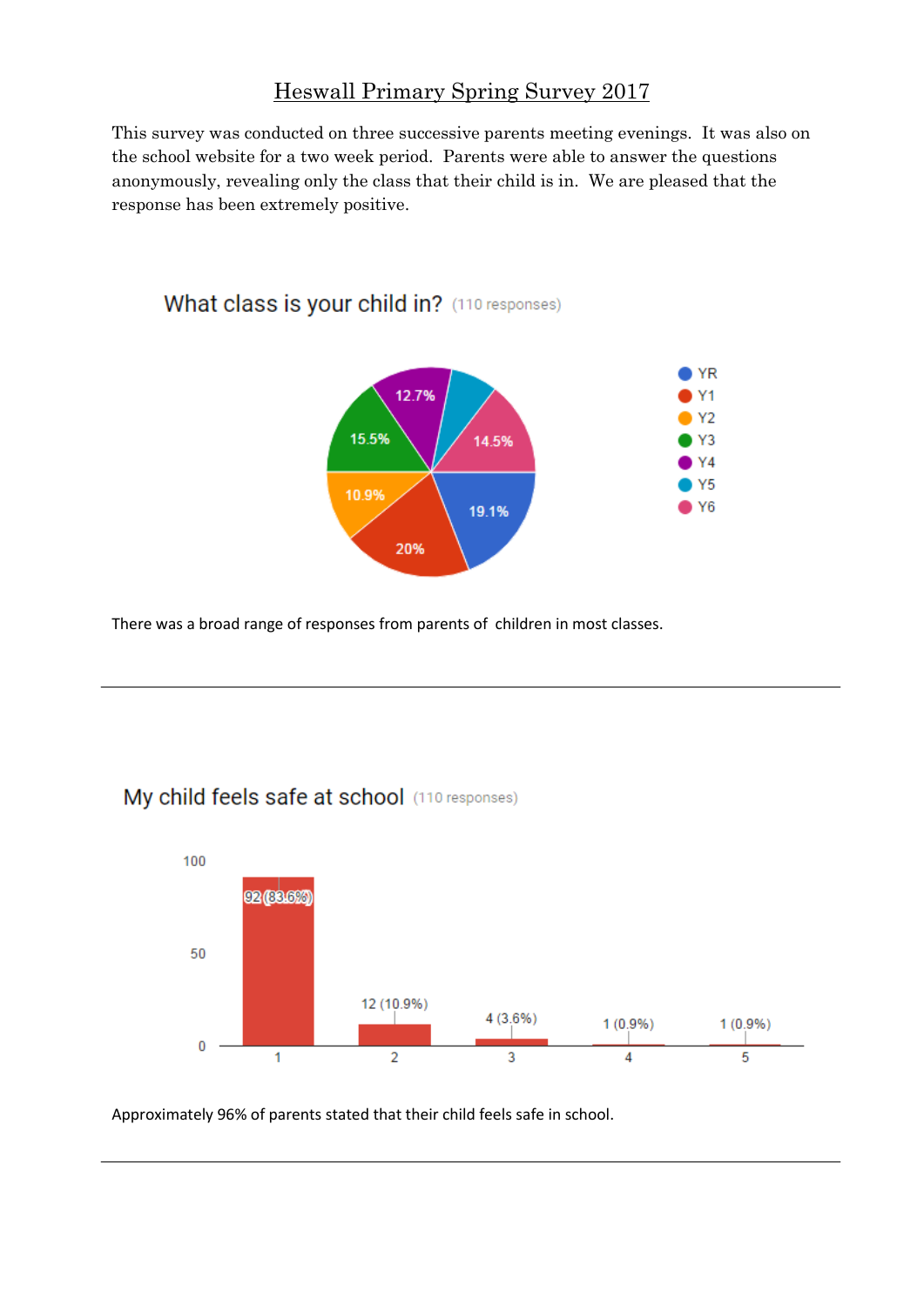



Approximately 89% of parents stated that they felt their child was making good progress.



My child is taught well in this school. (110 responses)

An overwhelming majority of 96.4% of parents feel that their child is taught well in this school.





A large majoirty of 89% of parents feel that there is a good stadard of behaviour in this school.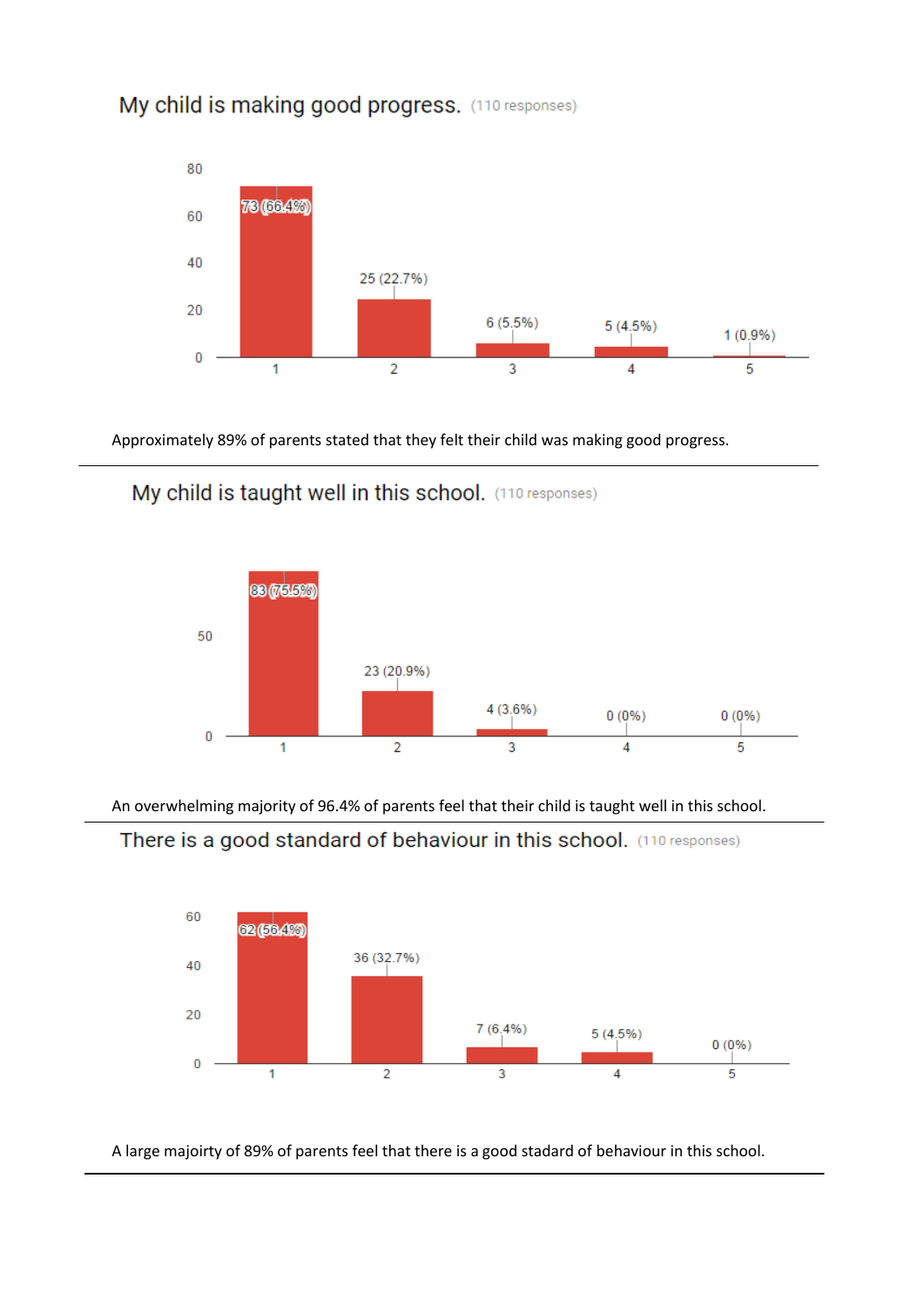## The school is improving. (110 responses)



A large majority of 90% of parents feel that the school is improving.



#### I feel welcome in the school. (110 responses)

An overwhelming majority of 99.1% of parents feel welcome in the school.



## I would recommend this school to other parents. (110 responses)

An overwhelming majority of 94.5% of parents would recommend this school to other parents.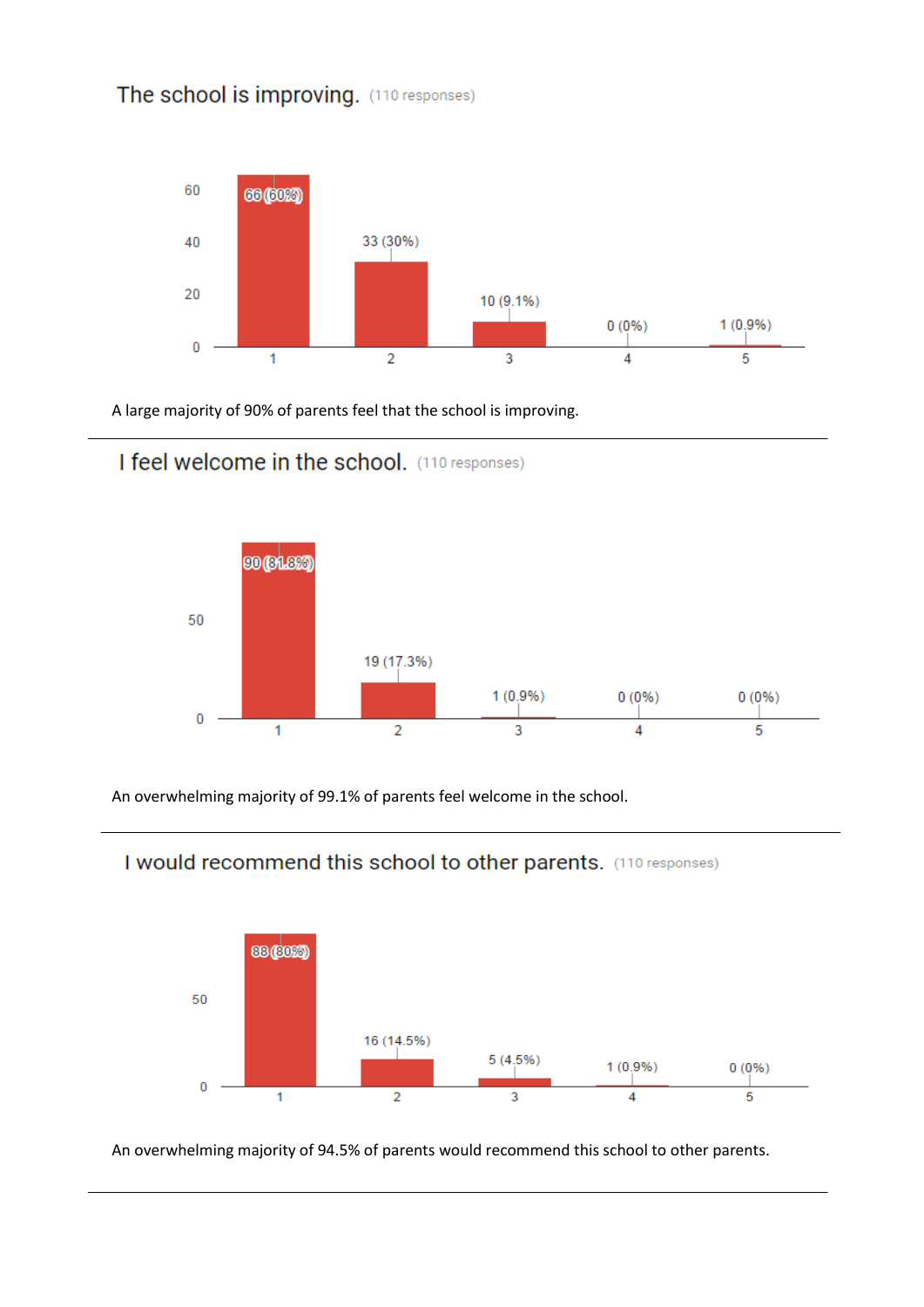#### I read the January 2017 Ofsted report. (110 responses)



A majority of 68.2% read the full Ofsted report. A small minority of 5.5% did not read the report.

# Do you look at the school website? (110 responses)



Most parents regularly look at the website. 43.6% visit it at least once a week. A small minority of 2.7% have never visited the school website.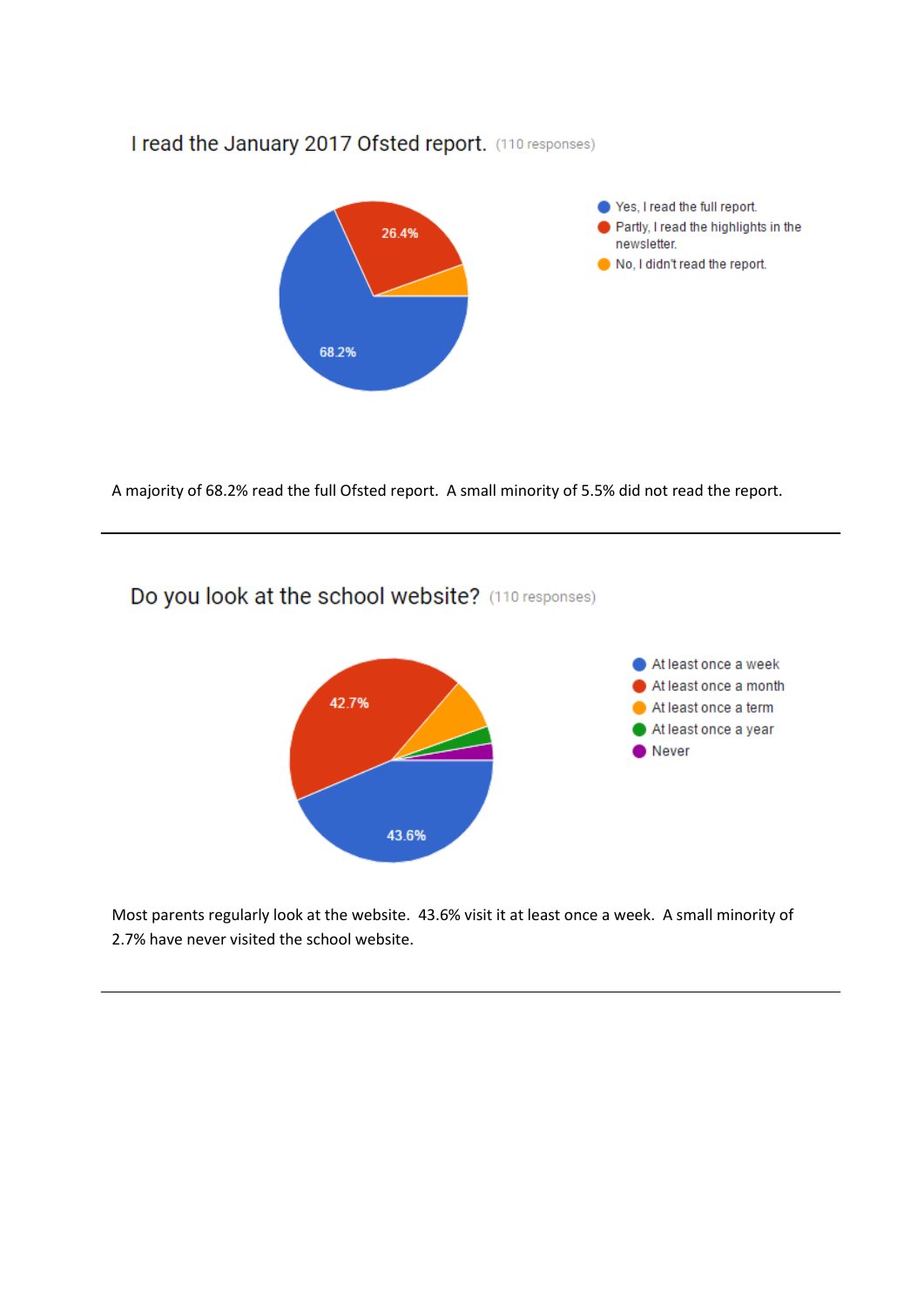## Do you read the newsletters? (110 responses)



An overwhelming majority of 96.4% read the newsletters.

## Do you look at the school Twitter feed? (110 responses)



A large proportion of the parents have never looked at the school's Twitter feed although approxiamtely half the parents have visited it in the past.



An overwhelming majority of 98.2% of parents feel that the school communicates effectively with parents.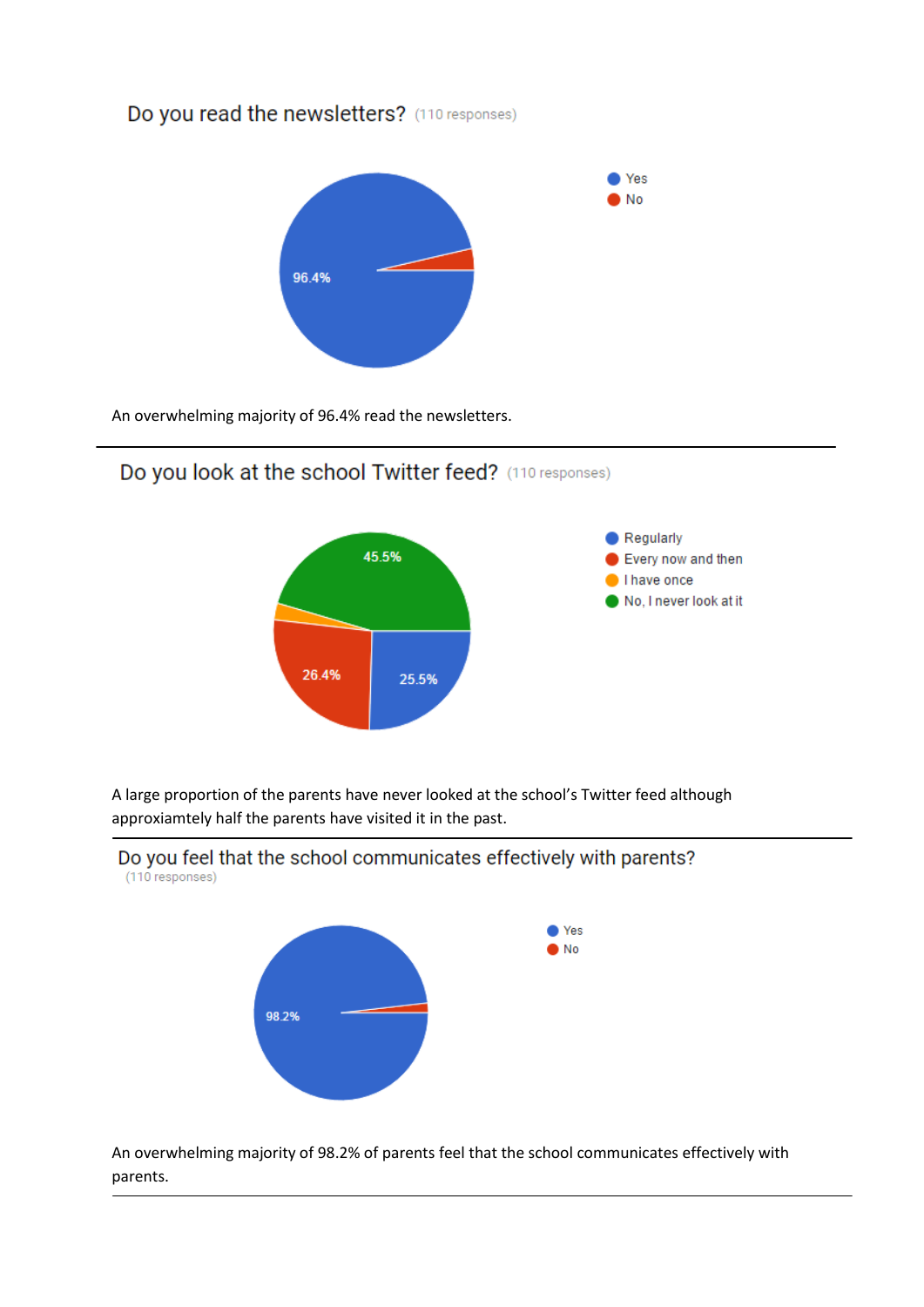

## What is your child's favourite area of learning? (110 responses)

Maths was the winner in terms of what our parents feel is their child's favourite subject.

# What was your favourite subject when you were at school? (110 responses)

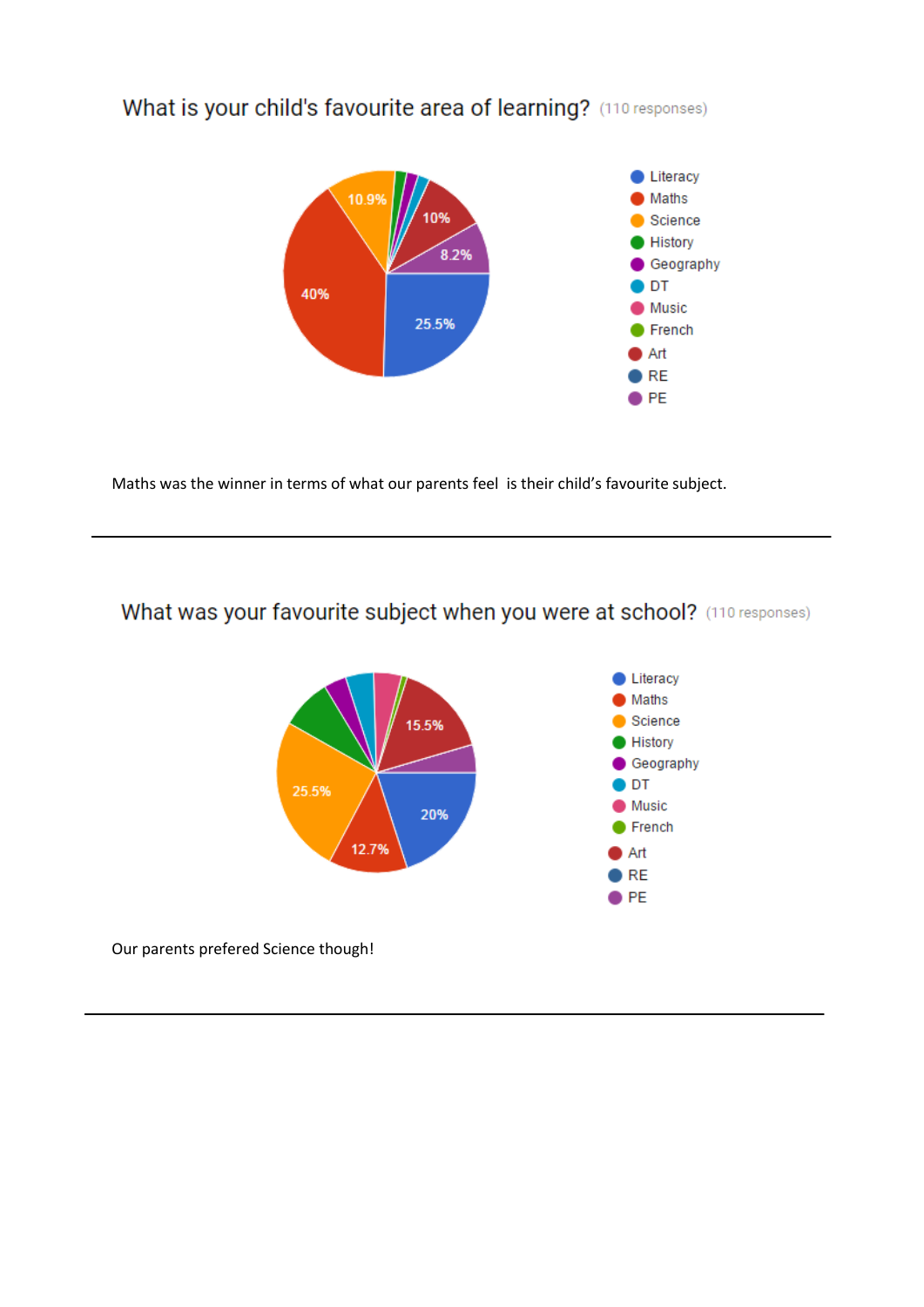If the school held an after school club that involved parents/carers working with their children, I would come (if it was something my child is interested in or a possible one off taster session). (110 responses)



Lots of our parents would like to complete an after school activity with their children. We also understand that for many people, their working hours do not make this possible.



97.2% of our parents are pleased to be able to say that their child goes to Heswall Primary.